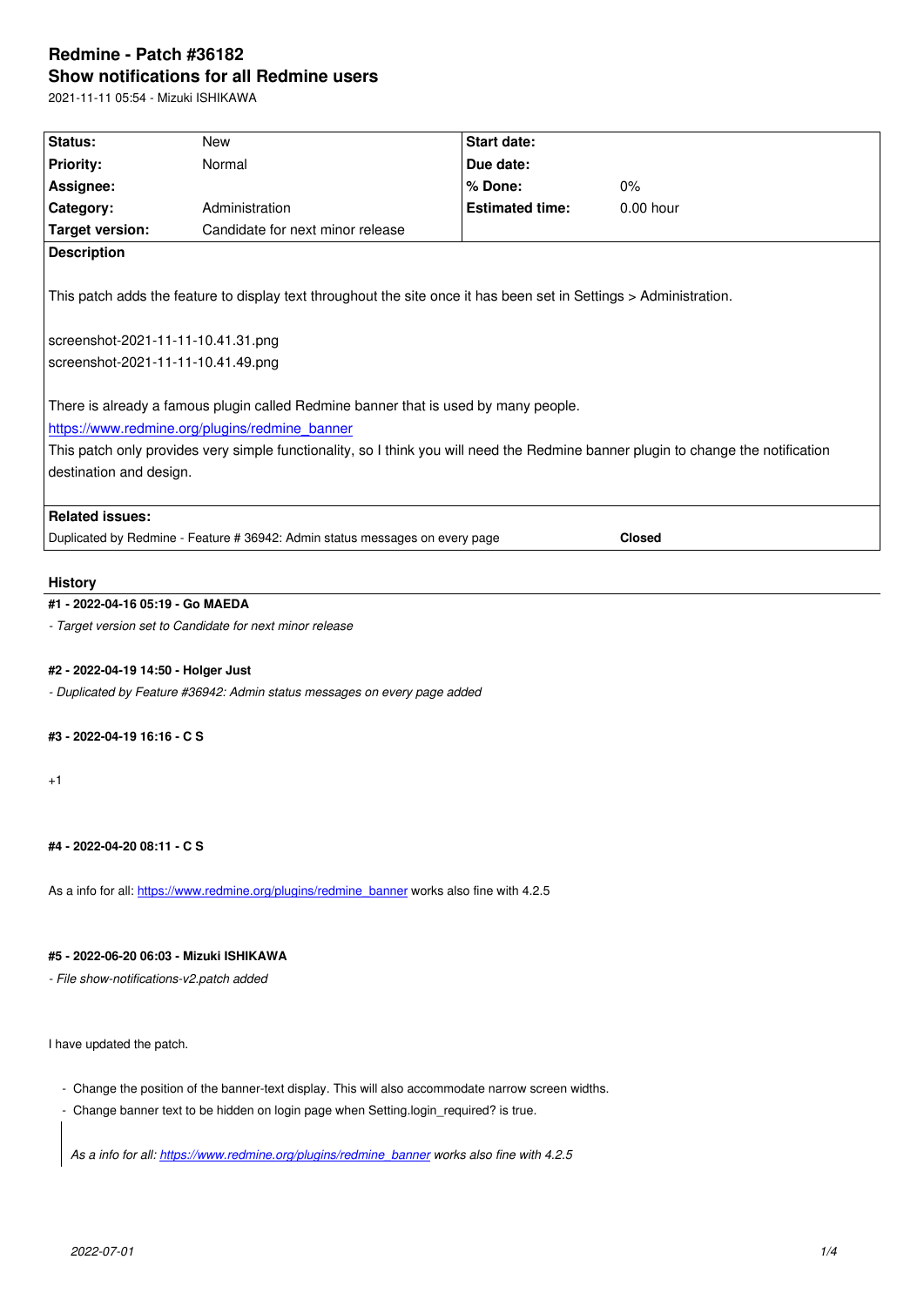The redmine\_banner plugin has many features and is very useful. This patch is intended to allow minimal banner functionality without the plugin.

#### **#6 - 2022-06-20 06:07 - Mizuki ISHIKAWA**

*- File screenshot-2022-06-20-13.05.50.png added*

*- File screenshot-2022-06-20-13.06.00.png added*

Screenshots: screenshot-2022-06-20-13.05.50.png

screenshot-2022-06-20-13.06.00.png

# **#7 - 2022-06-24 10:45 - Go MAEDA**

*- File Screenshot-2022-06-24.png added*

*- File show-notifications-v3.patch added*

I have updated the patch.

- Place the banner above the top menu
- Change the background color to green (the same color with flash notices)

Screenshot-2022-06-24.png

## **#8 - 2022-06-24 10:46 - Go MAEDA**

*- Category set to Administration*

## **#9 - 2022-06-24 17:07 - Ko Nagase**

 $+1$ 

"flush notices" (green) color looks good !

There may be a case that a system administrator may want to emphasize a banner message more, so it may be even better if "flush warning" (yellow) and "flush error" (red) are supported with selector.

# **#10 - 2022-06-27 02:58 - Mizuki ISHIKAWA**

Go MAEDA wrote:

*I have updated the patch.*

- *Place the banner above the top menu*
- *Change the background color to green (the same color with flash notices)*

Thank you for improving the patch. Looks good.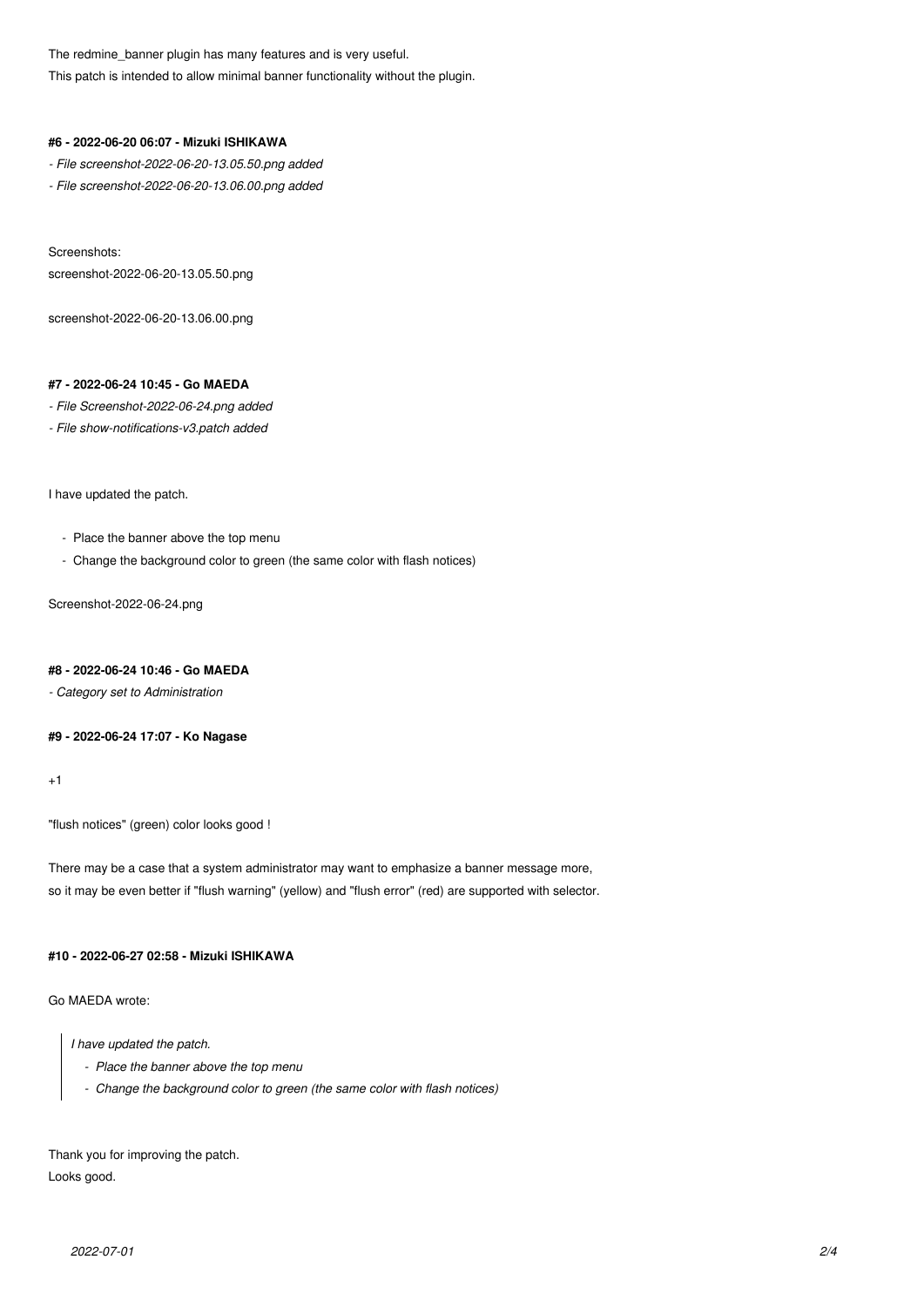#### **#11 - 2022-06-27 06:16 - Go MAEDA**

Ko Nagase wrote:

*There may be a case that a system administrator may want to emphasize a banner message more, so it may be even better if "flush warning" (yellow) and "flush error" (red) are supported with selector.*

Good idea!

However, in order to ship this feature as soon as possible, I think it would be better to keep the patch simple and discuss the feature to set the style of the banner in a separate issue after this patch is committed.

#### **#12 - 2022-06-27 06:35 - Ko Nagase**

## Go MAEDA wrote:

*However, in order to ship this feature as soon as possible, I think it would be better to keep the patch simple and discuss the feature to set the style of the banner in a separate issue after this patch is committed.*

Okay, no problem, because I rather want to see the functionality soon. :) Thanks for confirmation & reply !

## **#13 - 2022-06-27 21:19 - Marius BALTEANU**

I don't think that we should commit this as it is. We should implement a proper banner/notification system with start and end dates for the messages.

## **#14 - 2022-06-30 06:27 - Mizuki ISHIKAWA**

Marius BALTEANU wrote:

*I don't think that we should commit this as it is. We should implement a proper banner/notification system with start and end dates for the messages.*

Thank you for your feedback.

I submitted a simple patch because I thought it can be fully utilized with minimal functionality. I also think that with the current design using the Setting table, it is easy to extend it later with additional options such as publication date and time information, display type, etc.

I would like to hear your opinion on the requirements and design of the banner/notification system.

|  | w<br>- | ۰.<br>× |
|--|--------|---------|
|  |        |         |

| 2.89 KB | 2021-11-11 | Mizuki ISHIKAWA |
|---------|------------|-----------------|
| 84.9 KB | 2021-11-11 | Mizuki ISHIKAWA |
| 297 KB  | 2021-11-11 | Mizuki ISHIKAWA |
| 4.99 KB | 2022-06-20 | Mizuki ISHIKAWA |
| 575 KB  | 2022-06-20 | Mizuki ISHIKAWA |
|         |            |                 |